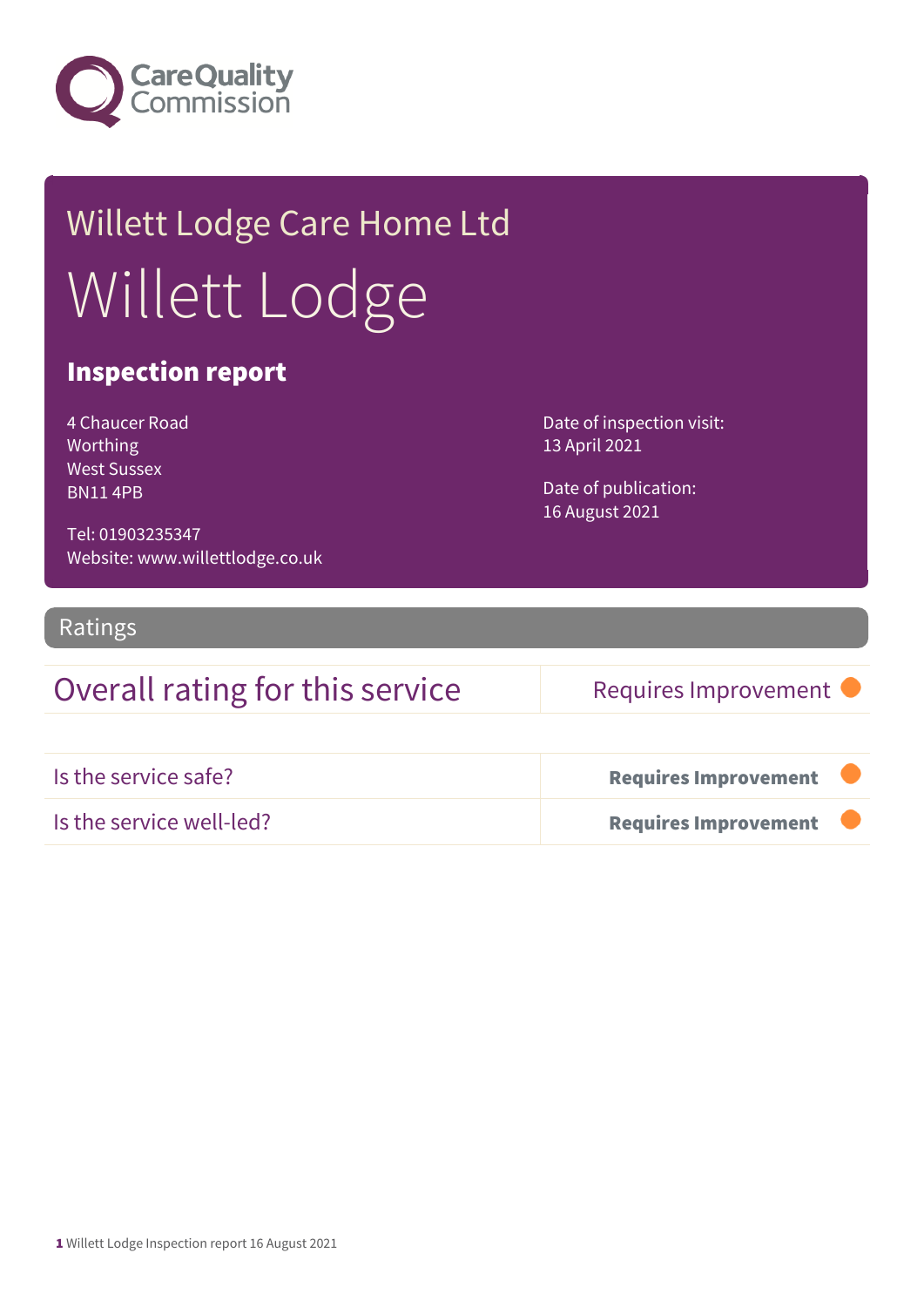## Summary of findings

#### Overall summary

#### About the service

Willett Lodge is a 'care home'. People in care homes receive accommodation and nursing or personal care as a single package under one contractual agreement. The care home provides accommodation and nursing care for up to 20 people in one adapted building. The home provides support for people living with a range of healthcare, mobility and sensory needs, including people living with dementia. There were 18 people living at the home at the time of our inspection.

#### People's experience of using this service and what we found

People were not always protected from avoidable harm because risks to people's health and wellbeing were not consistently managed. Processes were not in place to ensure care plans and risk assessments were reviewed and updated following specific risk incidents or events. Care plans did not contain detailed and person-centred information to accurately reflect the needs of people and mitigate identified and potential risks.

There was no adequate process for ensuring that care recommended by specialist healthcare professionals was implemented. People's risk management plans lacked important detail to guide staff on how to keep people safe or manage specific health conditions.

Staff were recruited in accordance with the providers policy, although recruitment processes for agency staff were not always robust enough ensure that agency staff employed at short notice were inducted sufficiently, or had the skills, training and competence to provide safe care.

We observed a task focussed culture of the service which meant that care was not consistently person centred and did not always promote good outcomes for people. Staffing levels were not always sufficient in meeting people's emotional or psychological needs in a person-centred way, and staff did not always have time to provide structured, meaningful activities for people to engage in.

People were supported to have maximum choice and control of their lives and staff supported them in the least restrictive way possible and in their best interests; the policies and systems in the service supported this practice.

People were cared for by staff who were kind and compassionate. People received support from a consistent team of staff who knew them well. Relatives told us they thought their loved ones were safe and there were enough staff to support them and meet their needs.

Staff had received training in infection prevention and control (IPC) and IPC practice within the home was aligned with current government guidance.

Rating at last inspection

2 Willett Lodge Inspection report 16 August 2021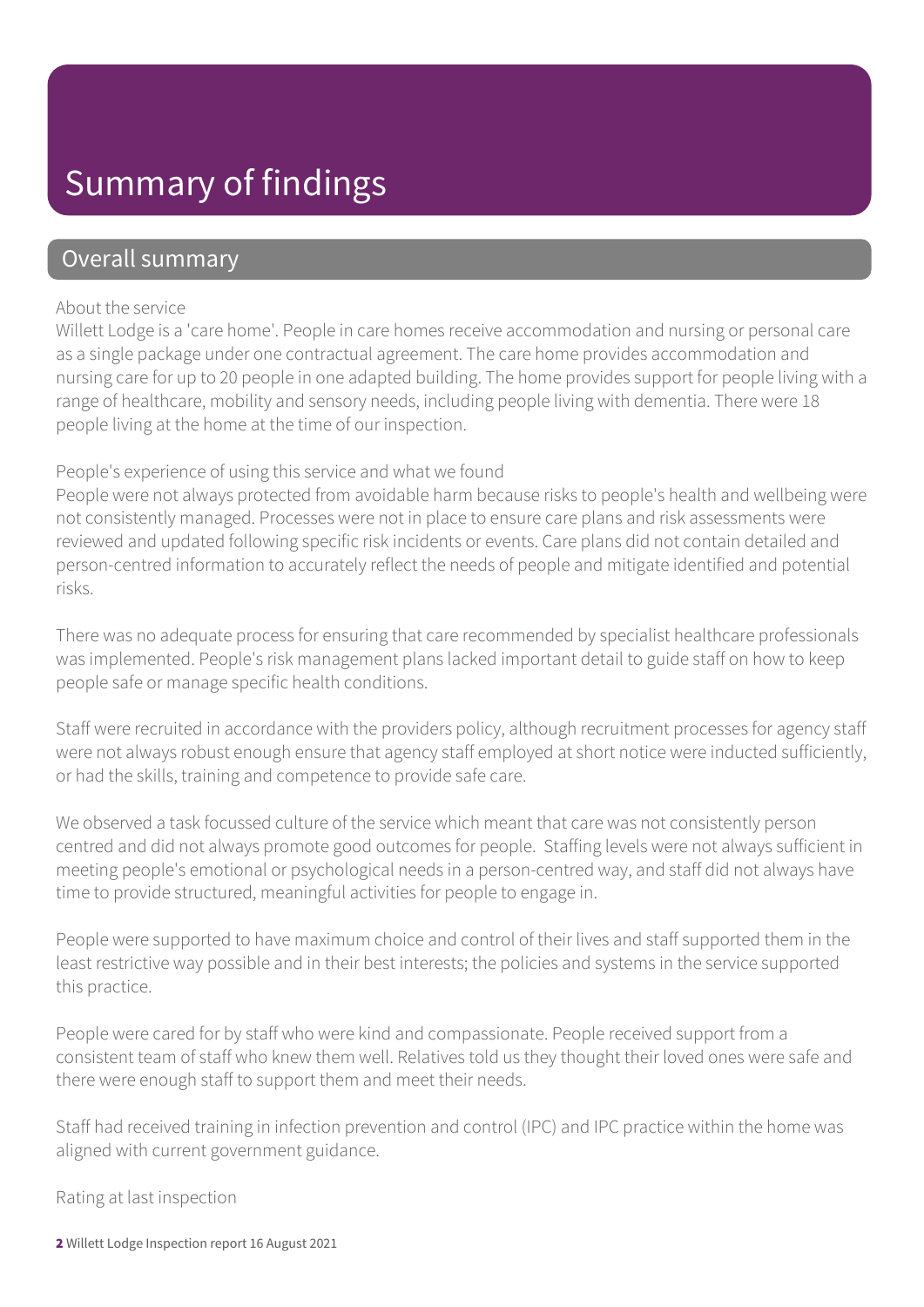The last rating for this service was Good (published 27 March 2018).

#### Why we inspected

The inspection was prompted in part by notification of a specific incident, where concerns had been raised regarding the security of the home. This incident is subject to a police investigation. The information CQC received about the incident identified concerns about the assessment and management of risks, people's safety and neglect. As a result, we undertook a focused inspection to review the key questions of safe and well-led only. This inspection examined those risks.

We looked at infection prevention and control measures under the Safe key question. We look at this in all care home inspections even if no concerns or risks have been identified. This is to provide assurance that the service can respond to COVID-19 and other infection outbreaks effectively.

We reviewed the information we held about the service. No areas of concern were identified in the other key questions. We therefore did not inspect them. Ratings from previous comprehensive inspections for those key questions were used in calculating the overall rating at this inspection.

The overall rating for the service has changed from 'Good' to 'Requires Improvement'. This is based on the findings at this inspection.

You can read the report from our last comprehensive inspection, by selecting the 'all reports' link for Willett Lodge on our website at www.cqc.org.uk.

#### Enforcement

We are mindful of the impact of the COVID-19 pandemic on our regulatory function. This meant we took account of the exceptional circumstances arising as a result of the COVID-19 pandemic when considering what enforcement action was necessary and proportionate to keep people safe as a result of this inspection. We will continue to monitor the service.

We have identified breaches in relation to providing safe care and treatment, recruitment and the overall governance of the service at this inspection.

Full information about CQC's regulatory response to the more serious concerns found during inspections is added to reports after any representations and appeals have been concluded.

#### Follow up

After the inspection we contacted the provider about some of the urgent concerns found during inspection. The provider sent us assurances and evidence that informed us of the immediate actions they had taken to address these concerns.

We will request an action plan for the provider to understand what they will do to improve the standards of quality and safety. We will work alongside the provider and local authority to monitor progress. We will return to visit as per our re-inspection programme. If we receive any concerning information we may inspect sooner.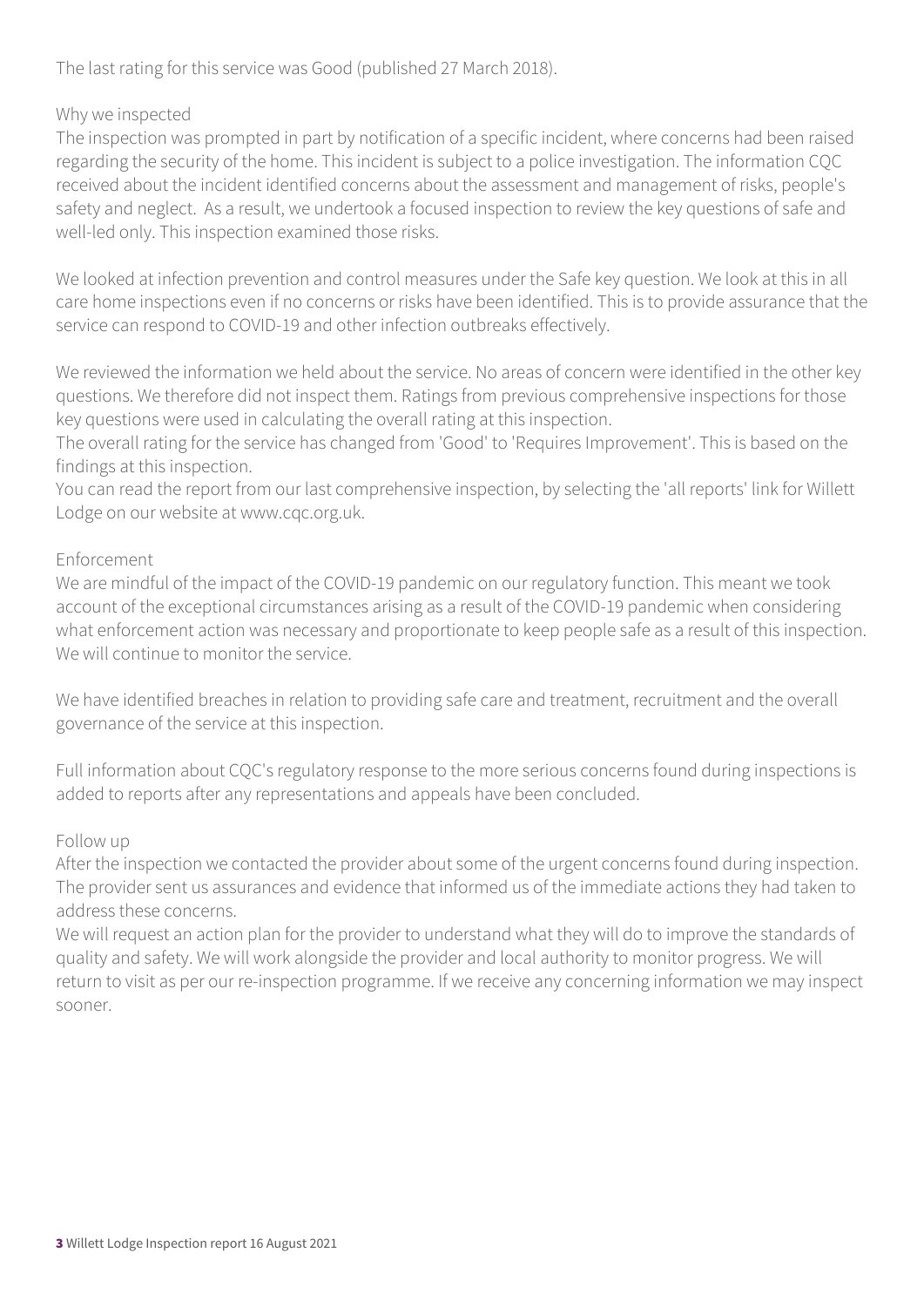## The five questions we ask about services and what we found

We always ask the following five questions of services.

| Is the service safe?                    | Requires Improvement |
|-----------------------------------------|----------------------|
| The service was not always safe.        |                      |
| Details are in our safe findings below. |                      |
|                                         |                      |
| Is the service well-led?                | Requires Improvement |
| The service was not always well-led.    |                      |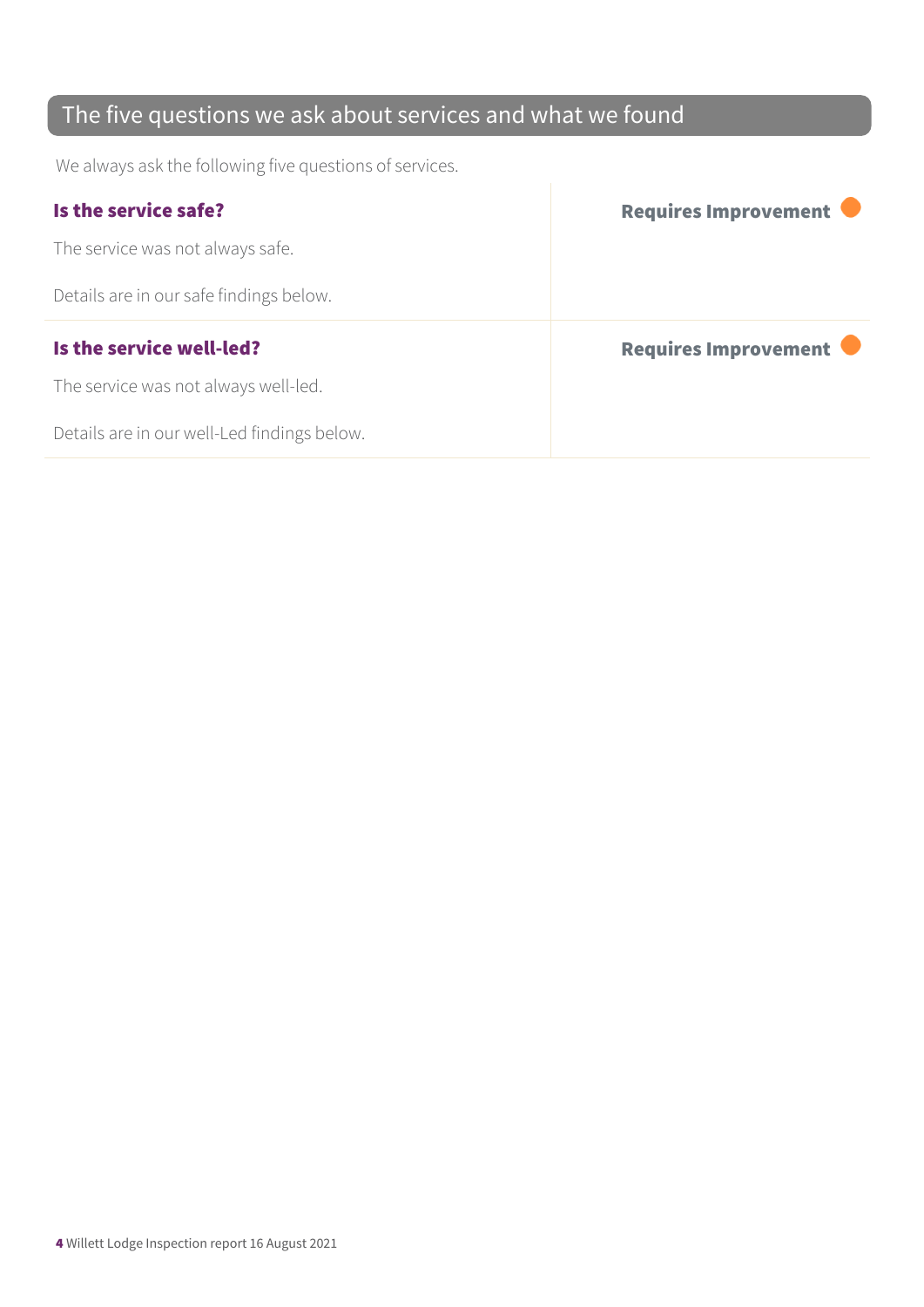

# Willett Lodge

#### Detailed findings

## Background to this inspection

#### The inspection

We carried out this inspection under Section 60 of the Health and Social Care Act 2008 (the Act) as part of our regulatory functions. We checked whether the provider was meeting the legal requirements and regulations associated with the Act. We looked at the overall quality of the service and provided a rating for the service under the Care Act 2014.

As part of this inspection we looked at the infection control and prevention measures in place. This was conducted so we can understand the preparedness of the service in preventing or managing an infection outbreak, and to identify good practice we can share with other services.

Inspection team This inspection was carried out by two inspectors.

#### Service and service type

Willett Lodge is a 'care home'. People in care homes receive accommodation and nursing or personal care as a single package under one contractual agreement. CQC regulates both the premises and the care provided, and both were looked at during this inspection.

The service had a manager registered with the Care Quality Commission. This means that they and the provider are legally responsible for how the service is run and for the quality and safety of the care provided.

Notice of inspection This inspection was unannounced.

#### What we did before the inspection

The provider was not asked to complete a provider information return prior to this inspection. This is information we require providers to send us to give some key information about the service, what the service does well and improvements they plan to make. We took this into account when we inspected the service and made the judgements in this report.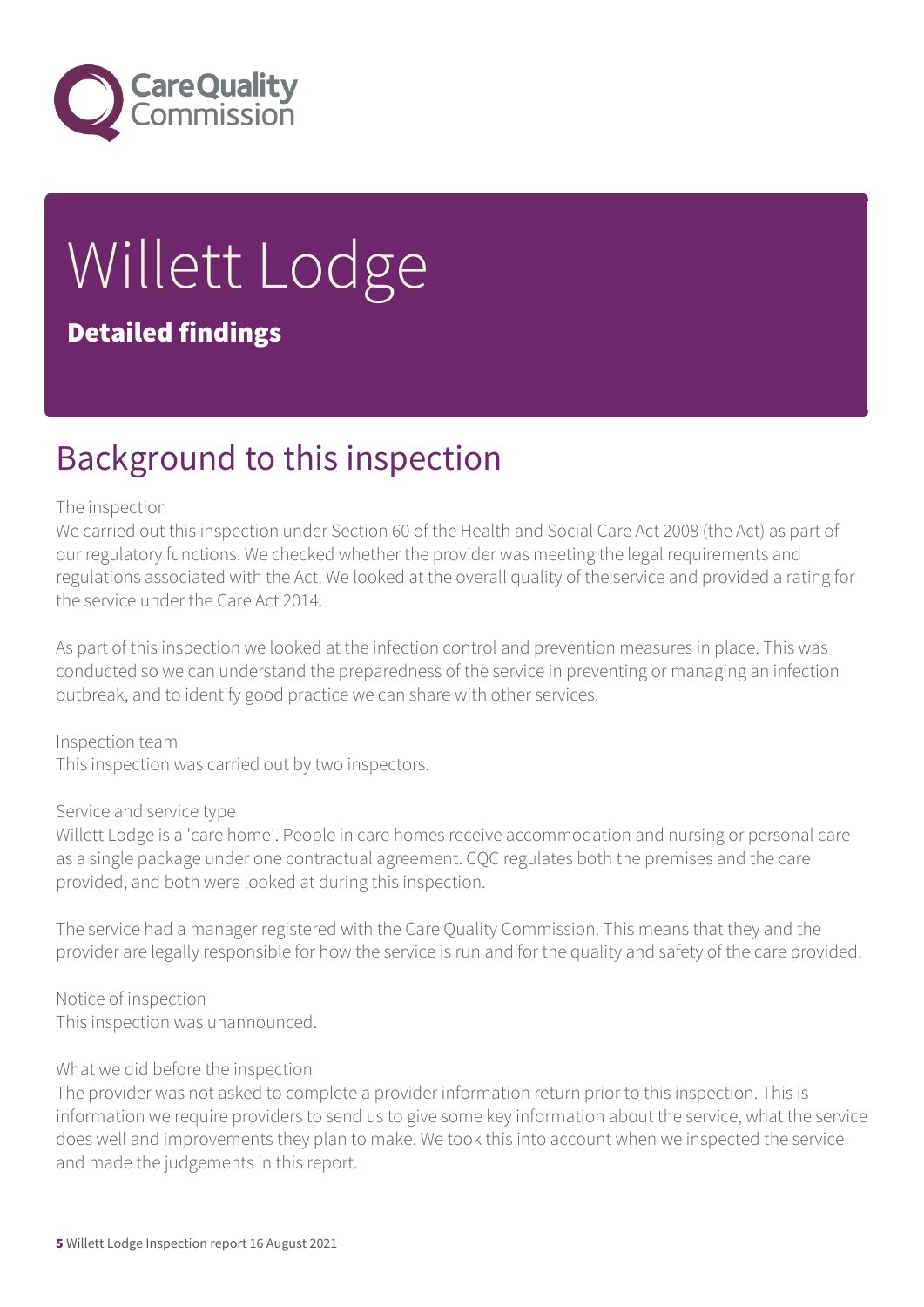Before the inspection we reviewed the information we held about the service. We looked at the notifications we had received for this service. Notifications are information about important events the service is required to send us by law. We used all this information to plan our inspection.

#### During the inspection

We spoke with two people who used the service and one relative about their experience of the care provided. We spoke with six members of staff including the provider, registered manager, care workers, housekeeping staff and the chef. We used the Short Observational Framework for Inspection (SOFI). SOFI is a way of observing care to help us understand the experience of people who could not talk with us. We reviewed a range of records. This included five people's care records and multiple medication records. We looked at three staff files in relation to recruitment and supervision. A variety of records relating to the management of the service, including policies and procedures were reviewed.

#### After the inspection

We spoke to three relatives and continued to seek clarification from the provider to validate evidence found. We looked at a range of information including training data, infection prevention and control documents, minutes of meetings and quality assurance records. We requested feedback from two professionals who regularly visit the service.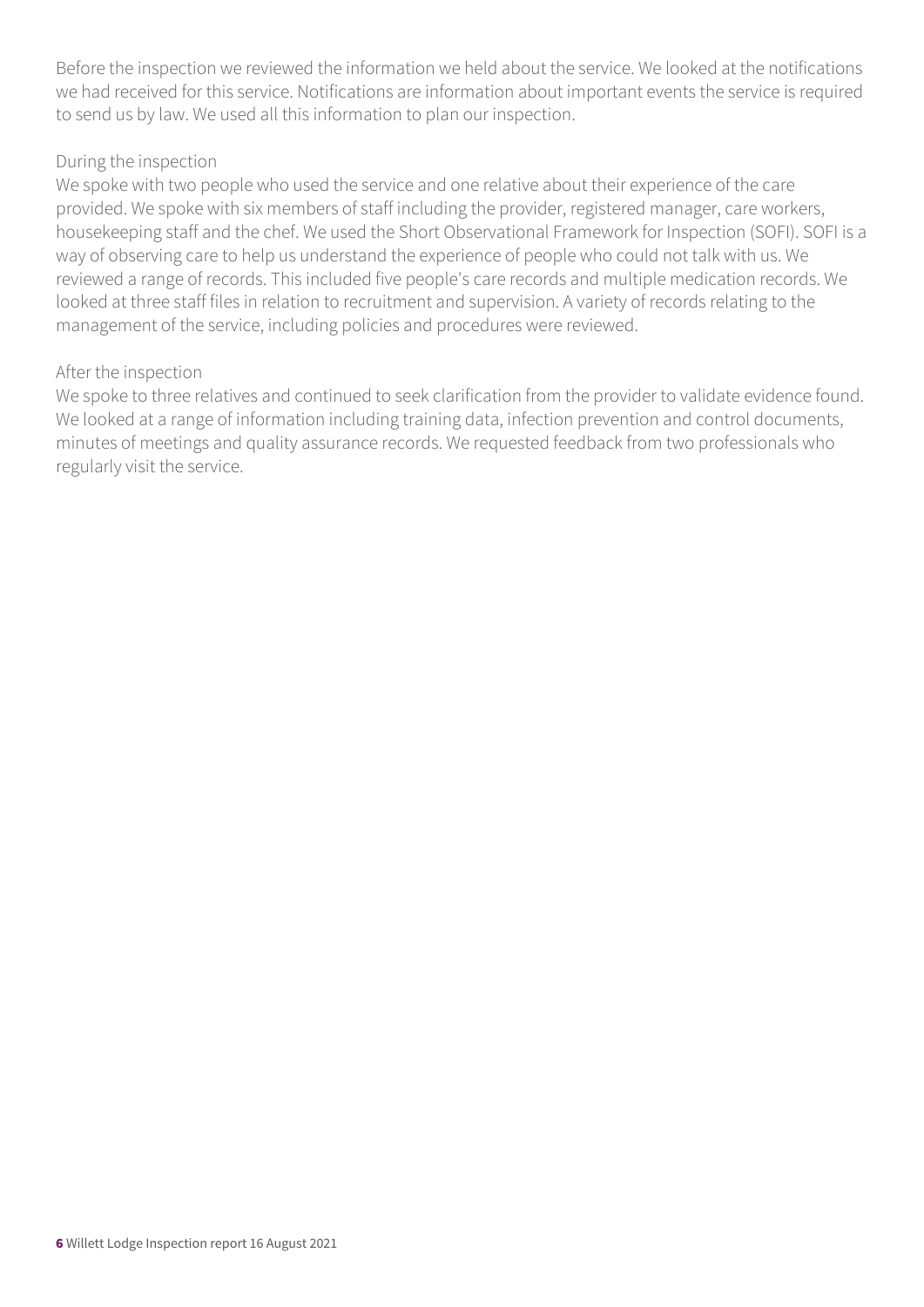## Is the service safe?

## Our findings

Safe – this means we looked for evidence that people were protected from abuse and avoidable harm.

At the last inspection this key question was rated as Good. At this inspection this key question has now deteriorated to Requires Improvement. This meant some aspects of the service were not always safe and there was limited assurance about safety. There was an increased risk that people could be harmed.

Assessing risk, safety monitoring and management; Learning lessons when things go wrong ● People's risks were not always assessed, monitored or managed in a way that consistently kept them safe. Risk assessments and care plans did not contain detailed information about people's needs. For example, one person's risk assessment stated they experienced anxiety, restlessness and episodes of confusion, although there was no person-centred guidance for staff to support them in a consistent way that would reduce their distress. Another person was assessed as at risk of causing harm to others, their care plan did not provide detailed information and guidance on how to support them appropriately to mitigate these risks should they present with behaviour that challenged. This placed people at potential risk of harm.

● Prior to this inspection we received information of concern about the homes security which had placed people at risk. One person was able to leave the home without staff knowledge. This had also occurred on a previous occasion. Although the provider had taken action to improve the security of the home, the person's risk assessment and management plan had not been updated and did not provide staff with guidance in how to support them to remain safe. The management plan in place was not followed, nor did it reflect the previous known risks about the persons behaviour. This not only placed the person at risk but demonstrated how lessons resulting from previous incidents had not been learnt to promote safe and consistent support for people.

● Agency staff employed at short notice were expected to receive an induction at the start of their first shift. They would be shown the fire evacuation procedure, receive information about people and be given log in details so they could access the services computerised records. The electronic records contained important information about people's needs, risks, and tasks to be completed throughout the shift. The agency staff member working their first shift, had not received an induction or access to people's electronic care records. This potentially posed significant risk to people from staff who were not aware of their assessed risks and needs.

● The provider had not always ensured that changes to peoples care were recorded to reflect their current needs. For example, a person had fallen and sustained an injury. On return from hospital their care plan guided staff on how to support with their mobility and what equipment was required. The care plan indicated that a stand aid should be used to support the person standing until a clinical review of their needs had taken place. The team had decided to hoist the person to maintain their safety until reviewed by a physiotherapist. The persons care plan and risk assessment had not been updated to reflect this change, therefore guidance for staff to ensure the person was supported to move and reposition safely was not current and up to date. This had potential to have further impact on the person's safety or recovery should staff adhere to the previous care plan.

● Two people had pressure wounds, there were no care plans in place detailing how these wounds should be cared for. Records relating to the care of these wounds was documented across two different systems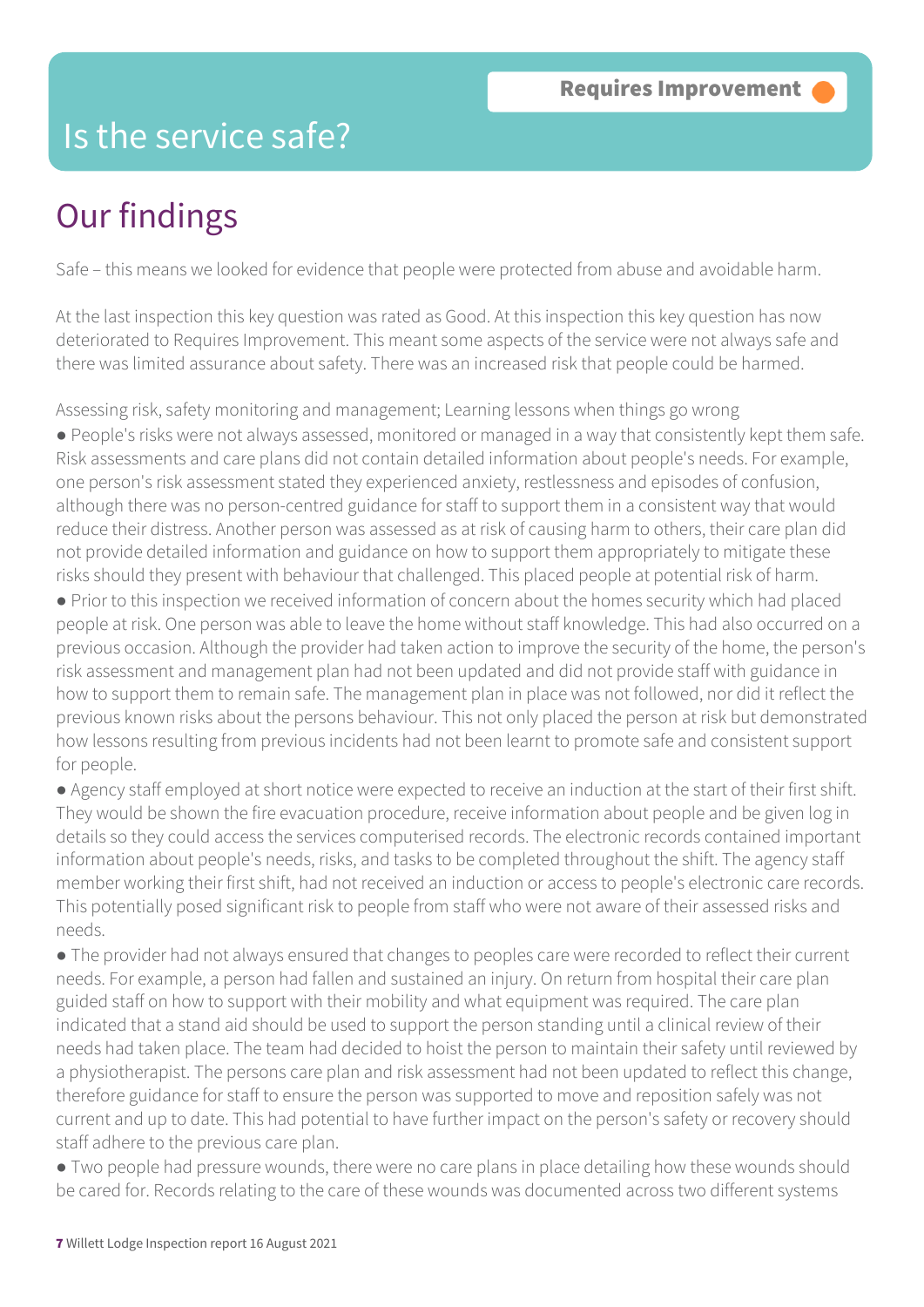and showed inconsistencies regarding the care one person had received. A significant deterioration in one person's wound was noted over three days. It was not clear what care that person had received. Staff said that changes to this person's care were implemented after advice was sought from a specialist healthcare professional. However, there was no evidence to confirm what the advice had been; therefore people could not be assured they were receiving safe care and treatment or staff were implementing best practice guidance for wound care.

● Another person assessed as high risk of falls had fallen on four occasions over two months; on three of these occasions the person banged their head. There was no evidence to show that increased monitoring had been consistently implemented following the falls where head injuries were sustained. Specific observation tools to monitor people after a head injury were not always used. Specialist advice had not been sought as to how the risk of falls could be managed more effectively, this resulted in another professional referring to the local authority Safeguarding team. The provider did not have guidance in place for when people fell or how to monitor them if they banged their head, this put people at risk of potential harm.

We found that people had not always been kept safe from avoidable harm. Care plans and risk management plans were not always updated to reflect changes in risk or contained enough detail about people's needs. Advice from health professionals was not always acted upon or documented to promote consistent care. This placed people at risk of potential harm. This was a breach of regulation 12 (safe care and treatment) of the Health and Social Care Act 2008 (Regulated Activities) Regulations 2014.

The provider responded to concerns immediately during and after the inspection. They provided assurances around access and security risks. We were given assurances and provided with evidence that following our inspection care plans were updated for wound care, falls and guidance for staff as to how to support people after a fall.

● People who were at risk of choking had a choking risk assessment and had been referred to the Speech and Language Team (SALT) for advice on how to keep them safe. Care plans had guidance for staff when supporting people with their meals. Kitchen staff were aware of who required a modified diet. We observed staff supporting people at risk of choking with their meals safely.

● Relatives felt their loved ones were safe. One relative said, "Yes very safe, from what [person] tells me, they're very happy. [Person] says the staff are very caring and very friendly." Another relative told us their loved one's care was "100 percent. It's nice because I know they're in a safe place and a lot less stressful for me."

#### Staffing and recruitment

● Recruitment processes were not always safe. An agency staff member had been employed via an agency where the provider had not exercised due diligence prior to using the agency. This meant they could not be assured that the staff member employed to work at the care home was safe, and had the relevant skills, training or competence to meet people's complex needs.

Staff were not always recruited safely. This placed people at potential risk of harm. This was a breach of regulation 19 (fit and proper persons) of the Health and Social Care Act 2008 (Regulated Activities) Regulations 2014.

The provider subsequently confirmed they are no longer using this agency. They told us they would require the agencies they use to provide a staff profile containing relevant training and disclosure and barring service (DBS) status prior to that person commencing work at the home. The providers recruitment policy would be updated to include more robust recruitment measures.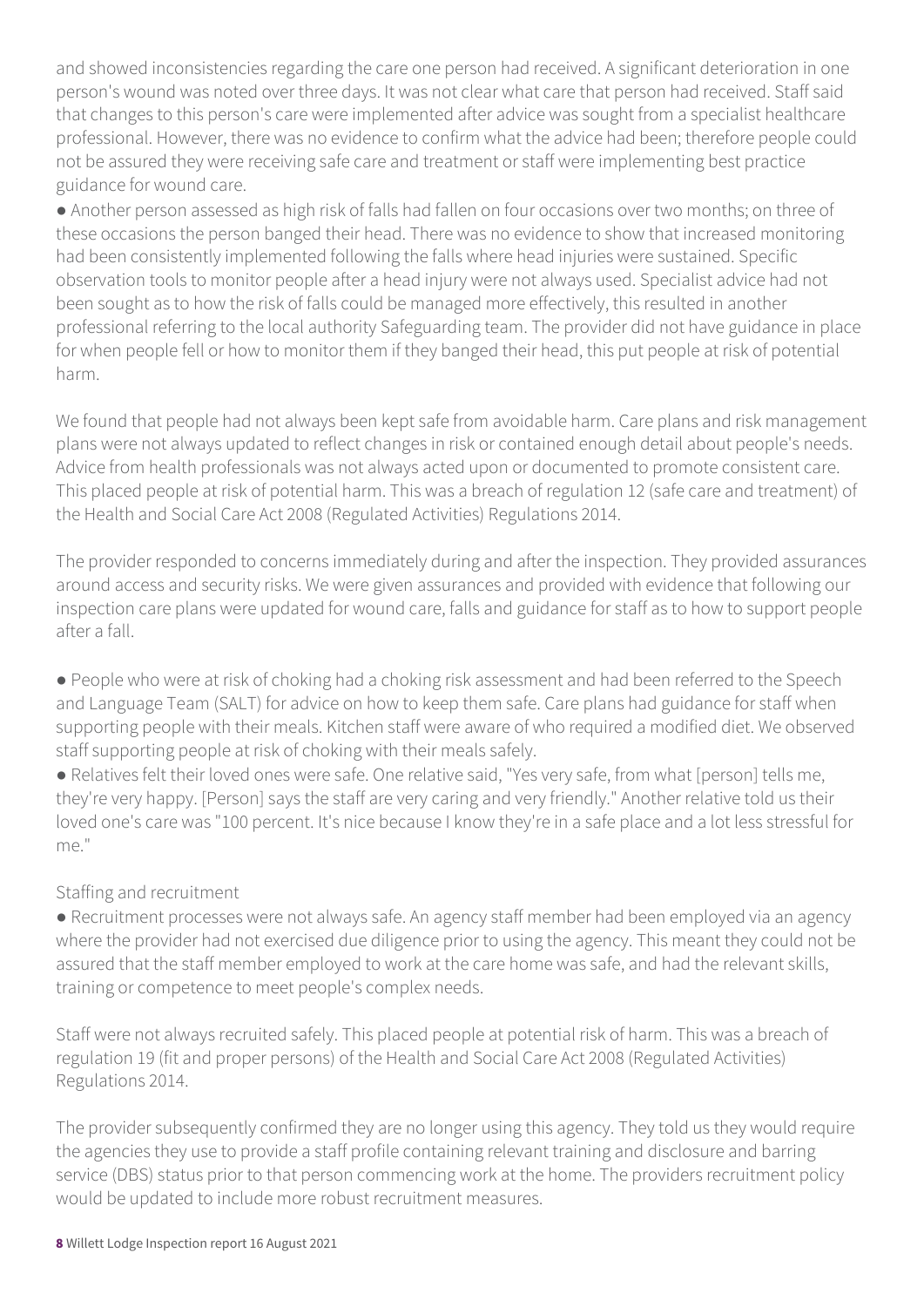● Staff told us they felt there were enough staff to meet people's needs, though our observations showed this did not always include people's emotional or social needs. Staff rosters showed the assessed number of staff were working each shift. One staff member told us, "It goes through stages, now, there are more people that require support from two carers. I think four staff on shift is a good amount". One relative told us there was a "high level of staffing here, there always seems to be a lot of staff."

● Staff had received mandatory training which they felt enabled them to provide safe care. Nurses had completed specialist training to support people with specific nursing needs. A relative told us they felt, "the staff here are skilled and have good knowledge of dementia".

#### Preventing and controlling infection

● We were somewhat assured the provider was preventing visitors from catching and spreading infections. When visiting professionals attended the service, they were not always asked to complete a lateral flow device test (LFD) for Covid-19 or provide evidence that one had been completed. Therefore, the provider could not assure themselves of the visitors Covid-19 status before they entered the home. This was raised with the registered manager who stated their visiting policy would be amended to reflect current guidance. The provider had processes in place to ensure that visits from relatives were carried out safely. When visitors had declined to complete a lateral flow test, a risk assessment had been completed.

● We were somewhat assured that the provider was meeting shielding and social distancing rules. Although the home had remained without any positive cases of COVID-19 throughout the pandemic, furniture throughout the home had not been spaced in accordance with social distancing guidance and people did not have care plans to guide staff as to how this would be managed. This meant the provider could not be fully assured all was being done to reduce the risk of potential transmission.

● We were somewhat assured that the provider's infection prevention and control policy was up to date. Covid-19 policies had not been updated with the most recent changes in government guidance.

● We were assured that the provider was admitting people safely to the service.

- We were assured that the provider was using PPE effectively and safely.
- We were assured that the provider was accessing testing for people using the service and staff.
- We were assured that the provider was promoting safety through the layout and hygiene practices of the premises.

● We were assured that the provider was making sure infection outbreaks can be effectively prevented or managed.

● We were assured the provider was facilitating visits for people living in the home in accordance with the current guidance.

We have signposted the provider to resources to develop their approach.

Systems and processes to safeguard people from the risk of abuse

• There were systems and processes in place to safeguard people from the risk of abuse.

Safeguarding training was completed by new staff as part of their induction. There was a system to monitor and ensure staff undertook refresher training. Staff had an awareness of signs indicating a person might be vulnerable to abuse and knew how to identify them.

● Staff understood their responsibilities for reporting concerns. A staff member told us they would report any concerns they had immediately to the registered nurse or manager.

● The registered manager understood their role and responsibilities in relation to Safeguarding. They had notified CQC of incidents of alleged abuse for which the appropriate actions had been taken. This included referrals to the local authority and completion of investigations into how and why incidents had occurred, and any actions resulting from what was found.

Using medicines safely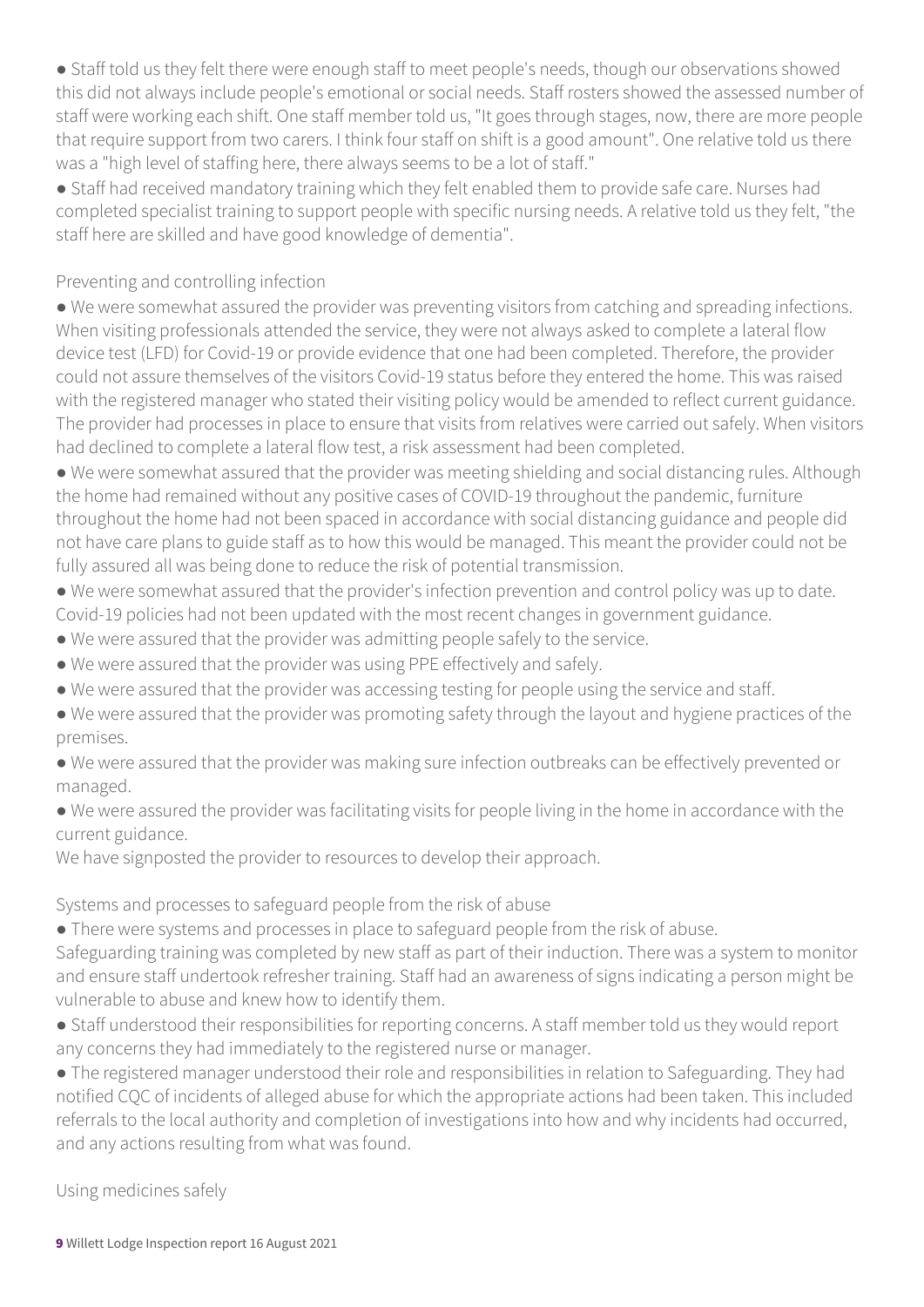● Medicines were managed safely. Staff had completed medicines training and had been assessed as competent before giving people medicines.

● There were processes in place to ensure the safe storage, disposal and administration of medicines. Stocks of medicines were ordered and monitored effectively. Medicines audits were completed via the electronic records system. Any omissions or errors were identified through this process and acted upon to resolve.

● People who were prescribed medicines to be given at a specific time had been given them correctly. Consideration was given to how people's medicines may affect them. For example, one person was prescribed medicine for a health condition which affected their appetite. This person's weight was being monitored weekly and they received fortified meals to increase their calorie intake.

● We observed staff giving medicine with care, compassion and consideration to people's needs. One person who was unable to take their medicine from a pot was supported to use a spoon instead, therefore ensuring they received this in a dignified way.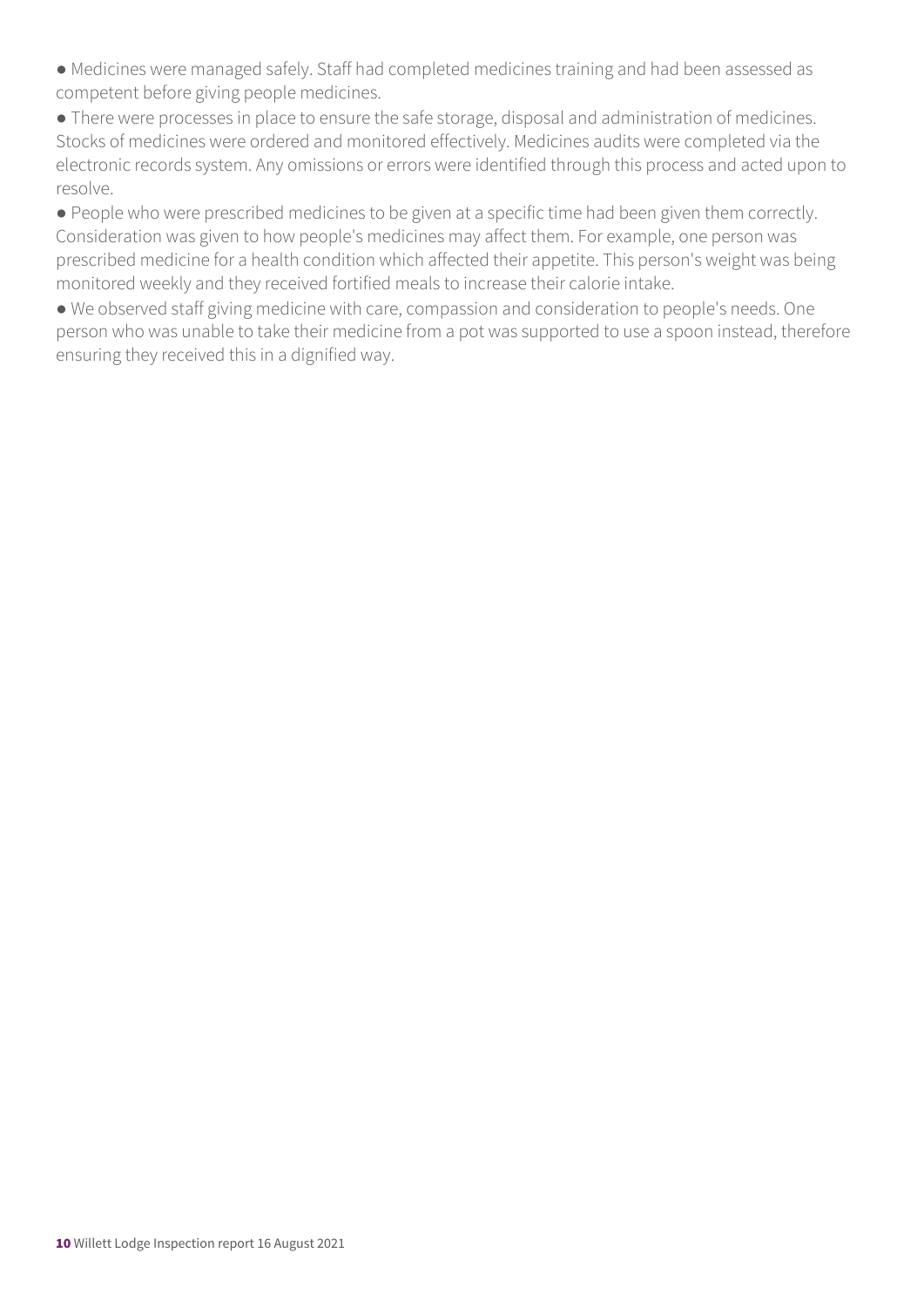## Is the service well-led?

## Our findings

Well-Led – this means we looked for evidence that service leadership, management and governance assured high-quality, person-centred care; supported learning and innovation; and promoted an open, fair culture.

At the last inspection this key question was rated as Good. At this inspection this key question has now deteriorated to Requires Improvement. This meant the service management and leadership was inconsistent. Leaders and the culture they created did not always support the delivery of high-quality, person-centred care.

Managers and staff being clear about their roles, and understanding quality performance, risks and regulatory requirements. Continuous learning and improving care.

- Quality processes and systems in place did not always identify risks relating to the health, safety and welfare of people. Risks to people had not always been fully assessed, monitored or reviewed following a specific risk incident or when their needs changed.
- Quality assurance processes did not always provide effective oversight of the running of the service. Monthly quality reports collated information, though this did not always identify themes and trends which could be used to improve the quality of people's care. The frequency of falls for one person had reduced following changes to their individual care plan. However information collated and recorded monthly by the registered manager which included the frequency, time and location of when all falls had occurred, not been analysed to identify themes from which actions to help try and reduce falls throughout the home could be identified.
- The providers systems and processes had failed to identify shortfalls in practice relating to falls management, wound care and recruitment. There were no quality assurance processes for the provider to assure themselves that staff were implementing health professional guidance. Health professionals told us that when advice had been given, this was not always adhered to. Recruitment processes were not robust enough to ensure staff working at the home had the appropriate pre employment checks completed or the right knowledge, skills and qualifications to provide safe care.
- The registered manager could not be assured that people's care records reflected their ongoing needs and staff were meeting these appropriately. Records did not provide enough detailed information and guidance on how to support people appropriately and mitigate identified risk. When incidents had occurred risk assessments were not always updated to reflect current or previously known risk and there were no assurance systems in place to monitor the quality and standard of clinical documentation.

The provider had not ensured there were adequate systems to assess, monitor and improve the quality and safety of services provided, including risks to the health, safety and welfare of people, and the suitability of staff employed at the service. This was a breach of Regulation 17 (Good Governance) of the Health and Social Care Act 2008 (Regulated Activities) Regulations 2014.

Promoting a positive culture that is person-centred, open, inclusive and empowering, which achieves good outcomes for people; How the provider understands and acts on the duty of candour, which is their legal responsibility to be open and honest with people when something goes wrong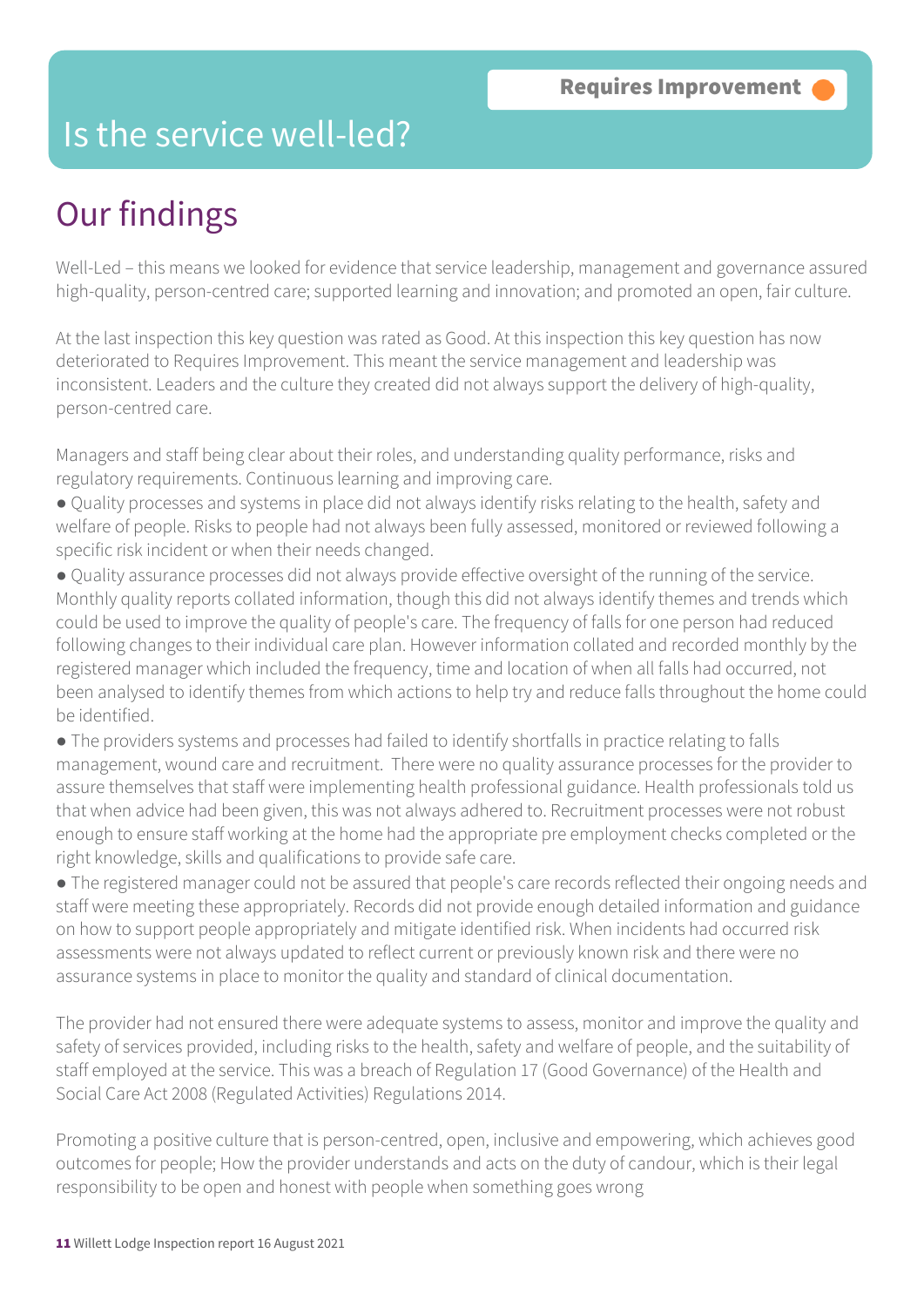● People did not always receive person centred care in a culture that was inclusive and empowering to achieve good outcomes. We observed the culture of the home to be task focussed, with limited emphasis on providing regular meaningful activity to engage people, provide stimulation and promote emotional wellbeing. One staff member told us, "We're meant to be putting together an activities list, but we haven't got around to it. Sometimes a person who works here does extra and does activities, three or four times a week, but it doesn't always happen." Review of the staff rota confirmed time allocated for activities was three times each week. We observed a lack of meaningful activity throughout the day to ensure social and emotional needs were considered. This was raised with the registered manager who informed us that they are currently working on the development of a structured activity programme.

• The registered manager was keen to promote a person-centred culture and both they and the staff had indepth knowledge about people's needs. The registered manager understood how people's needs should be met and what their expectations were of staff, however, this did not always match what we observed. For example, people were not always treated with dignity. While people were eating their lunch, we observed staff members talking across people while they were having their meal. There was no dining room or the opportunity for people to sit at tables to provide a positive mealtime experience, or a change of surroundings. One person we observed sat in the same armchair for several hours. After the inspection this was raised with the provider, who said they will consider how the environment is equipped to meet peoples changing needs and preferences.

● The registered manager was aware of their responsibilities under the Duty of Candour and had acted accordingly when required. Under the Duty of Candour, providers must be open and transparent, and it sets out specific guideline's providers must follow if things go wrong with care and treatment.

The manager provided leadership for the team and staff understood their roles and responsibilities

● Staff had one to one supervision and had opportunities to discuss their learning and development needs. Staff told us the manager was supportive both personally and professionally and offered valuable feedback. Registered nurses had areas of clinical care for which they were responsible which was overseen by the deputy manager. Staff felt valued and part of a team. One staff member said, "I think we're all good at teamwork, especially during the lockdown, we all pulled together."

● The registered manager felt supported and reported a good relationship with the provider. They had plans for the continued development and improvement of the service and were engaged and responsive during and after the inspection.

● The registered manager understood their legal duties and sent notifications to CQC as required.

Engaging and involving people using the service, the public and staff, fully considering their equality characteristics

● Staff and relatives said the registered manager was approachable and communication was consistent and effective. One relative told us, "[manager] makes themself available at all times, I value their ability to communicate, the communication here is beyond good."

• Staff said they felt able to make suggestions to improve the service and running of the home. One staff member told us they felt they "would be listened to if they had any suggestions, but that changes might not happen straight away."

● Relatives were provided with a monthly newsletter and invited to give feedback about any changes being made or thoughts about the service. Relatives said they were kept up to date with the Covid-19 status in the home. One relative told us, "[manager] seems very open and honest. I think they have managed the pandemic really well."

● Staff stated that the registered manager requested feedback to identify ways they could improve. One staff member said, "[manager] is really good, they did a survey to ask staff what they could do better, I really like it here and the staff too."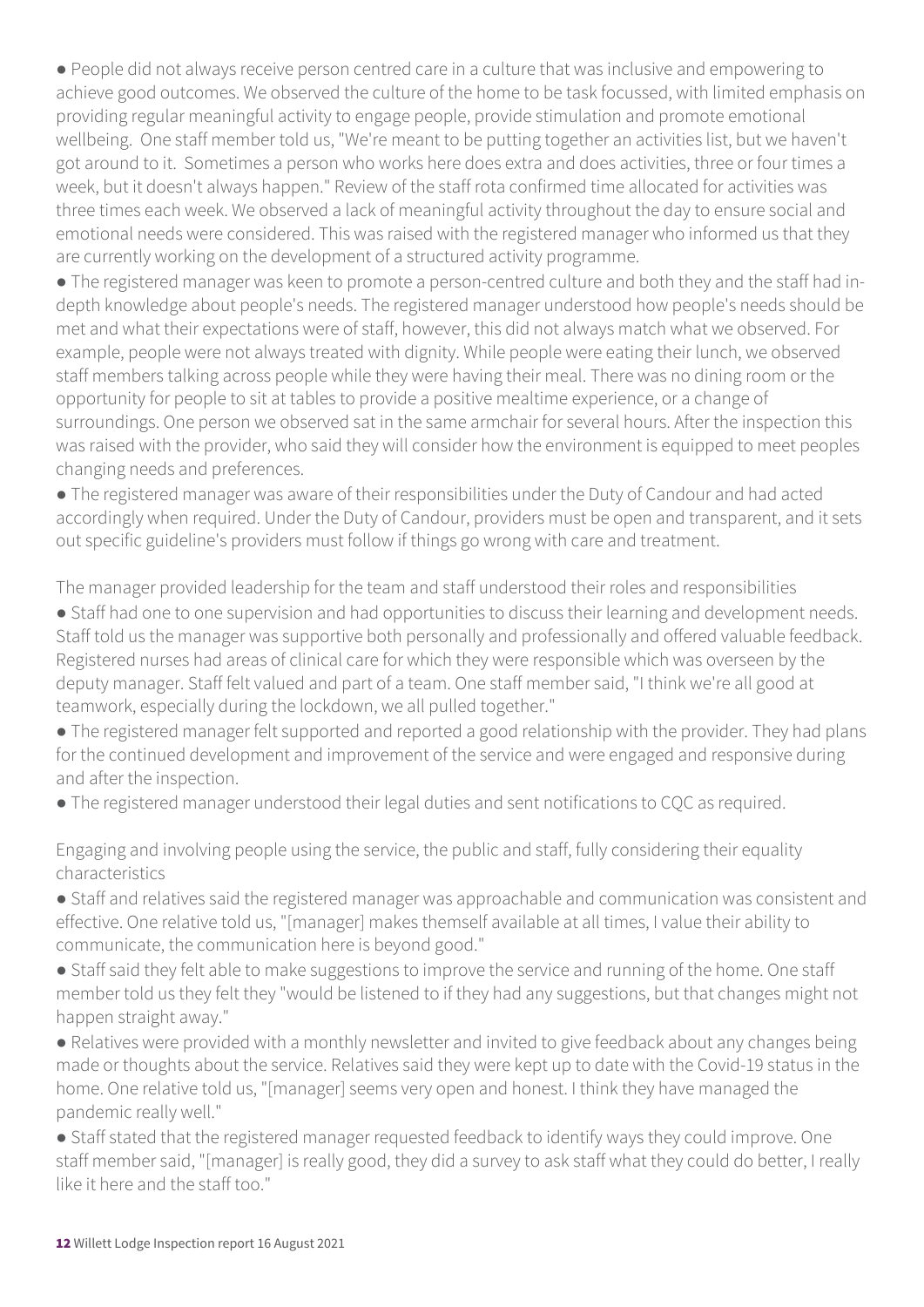Working in partnership with others

● The service worked in partnership with other agencies. Staff were aware of the importance of working with other agencies and sought their input and advice.

● The registered manager and nurses worked professionally with external agencies such as the local authority, GP practice and community matrons. People had access to a range of health care professionals. This enabled people's health needs to be assessed so they received the appropriate support to meet their ongoing needs.